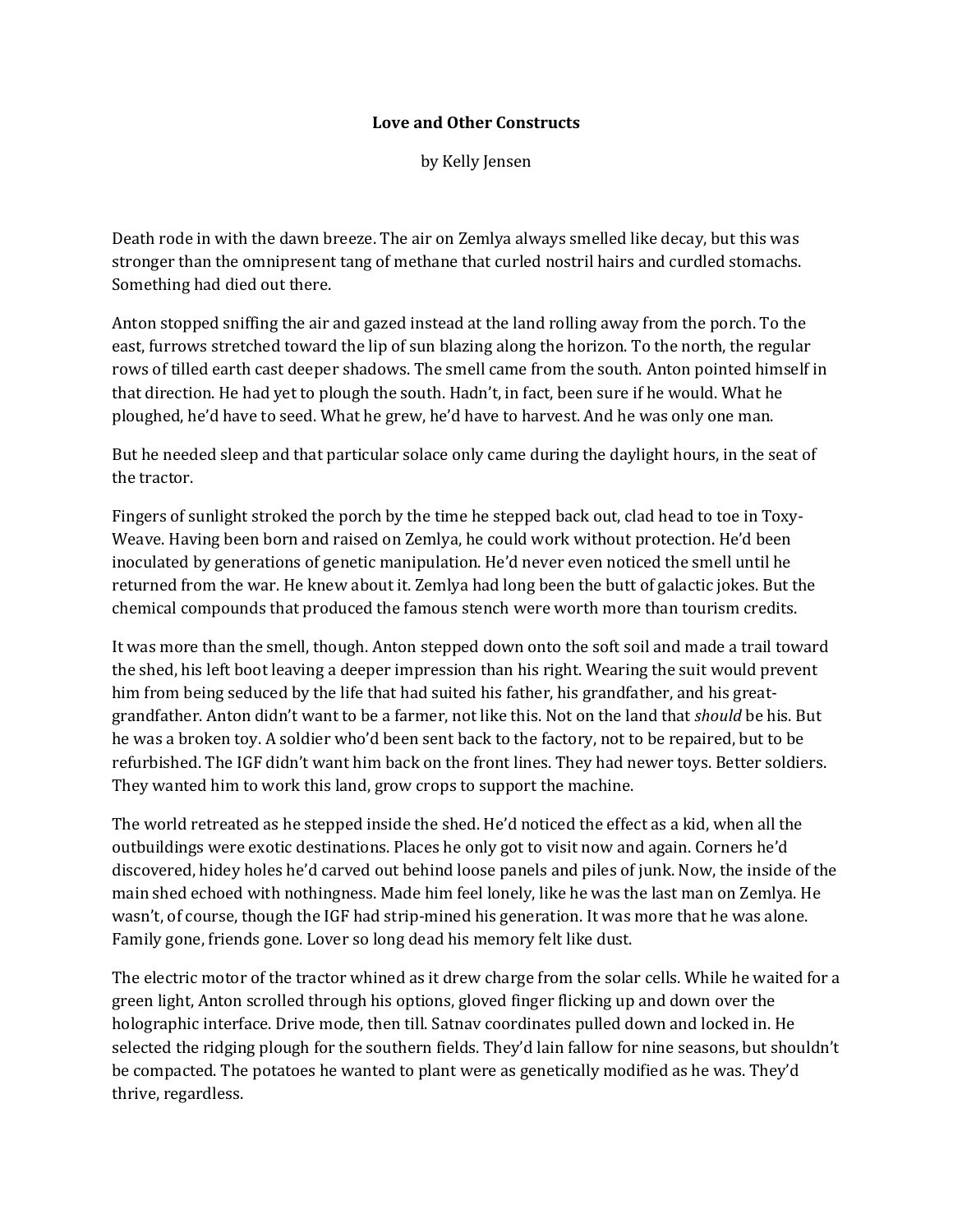Funny how he remembered small details like that. Must be in his blood.

Green lights rippled across the bottom of the display, indicating battery readiness. Anton activated his program.

Insulated by his suit, he forgot the smell of death. The satnav hadn't indicated any 'roadblocks' on his route. Just acres and acres of dirt that stank like rotten eggs. He didn't need to be here. The tractor would follow its route without his help. But he had nothing better to do.

The gentle rock of his ride quickly lulled him to sleep.

The dream always began the same way. Bodies moving together, his and Luka's. The smell of sex, the odd taste of his lover's sweat. The feeling he'd climbed a mountain and launched from the peak. That he could fly, would remain aloft until an air current guided him gently down. Making love to Luka had always felt like that and the sensation of it, the desire and euphoria, was his most treasured possession. The memory of them had sustained him throughout the war, even though Luka was gone. Dead and disassembled.

The dream always changed at exactly the same point. Luka's features would blur and fade, and then he would be ripped away. Anton sometimes woke to the sound of his own screams. More often he rolled deeper into the nightmare, reliving the cost of his deviancy: the kaleidoscope of horror following his trial. His entire family being drafted. Reprogramming and basic training. His first experience of zero-g. Battle. Coming face to face with an enemy other than his own kind. Blood, red and blue, the latter blistering his body armor. The stink of death. Losing his leg, rejecting limb after limb until the model he wore now. The one not rated for soldiering. The price of his retirement.

Rocked awake by a sudden stop, Anton blinked away his memories. His cheeks felt stiff beneath dried tears and his throat hurt. But it hadn't been the worst version of his dream. The motion of the tractor helped. That was why he slept out here, during the day.

The engine quit and silence fell across the field. Anton clambered out of the cab and walked around to the rear of the vehicle, expecting to find a shelf of stone. Something that had tripped the blades. Instead, he saw a faded tatter of cloth. Dropping to his knees, his robotic one bending more smoothly than his flesh and blood joint, Anton pushed aside mounds of dirt until he had uncovered the obstruction. It was a body. Was this the source of the smell? He pushed aside his rebreather and tasted the air. Rot gagged him and Anton rolled back on his haunches.

One would think he'd be used to the smell of death.

Beneath the outline of a human female—identified by the pin-striping on her decrepit tunic—a skeletal hand protruded from the dirt. A strip of flesh that looked like jerky banded the wrist. A boot was tucked beneath that. Anton glanced away from the mass grave, intending to rest his gaze. A hedgerow edged the lower end of the southern field. Beyond, a road followed the contour of the property all the way to town. Soldiers had marched down that road, he'd heard, and had met resistance. Was this his family? Had they been returned to the land just to fight and die? He'd assumed they'd been farmed out to fleet, just as he had been.